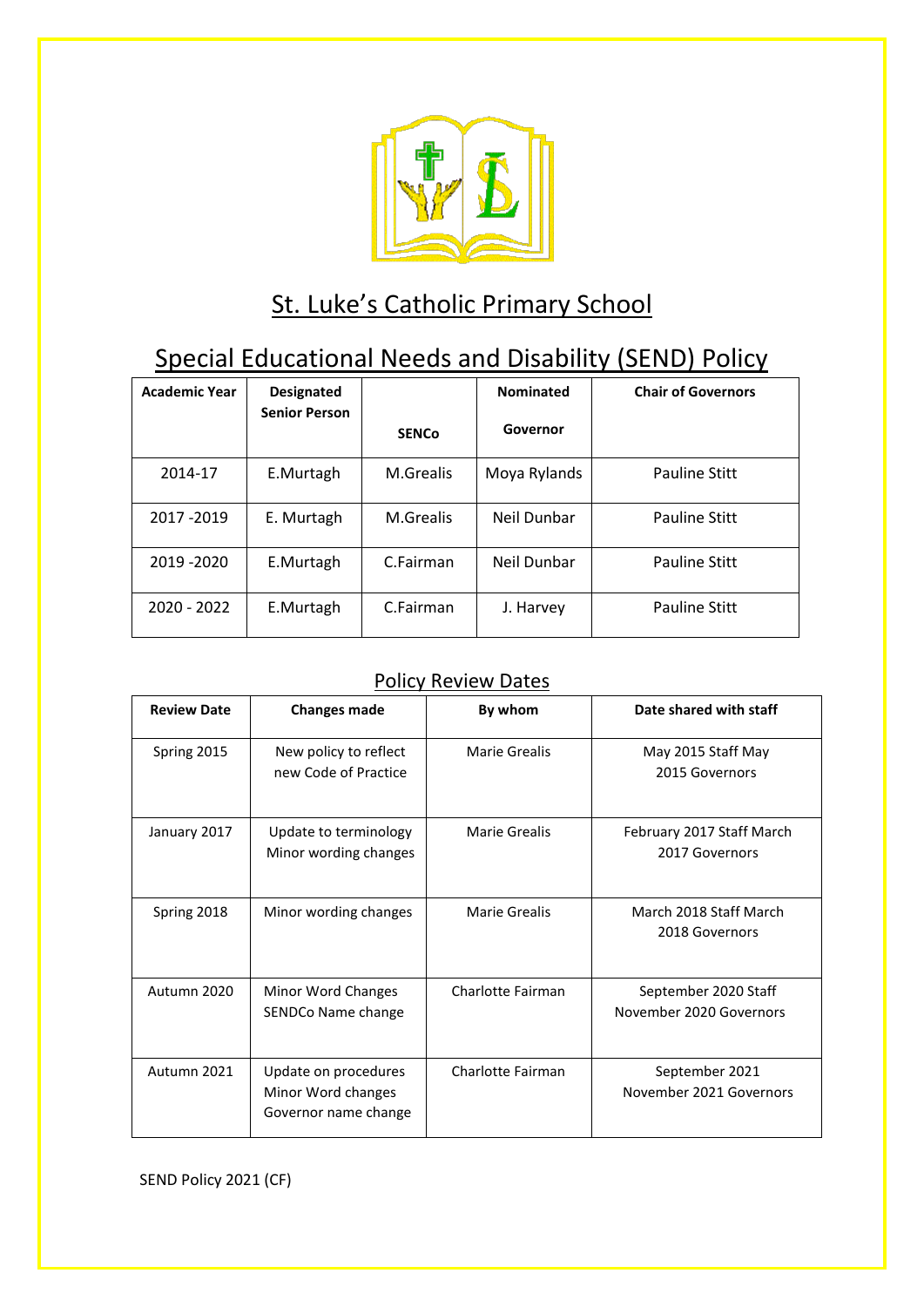#### **CONTENTS**

- SECTION 1: Compliance
- SECTION 2: Aims
- SECTION 3: Identifying Special Educational Needs (SEN)
- SECTION 4: Managing Pupils Needs on the SEND Register
- SECTION 5: Criteria for Exiting the SEND Register/ Record
- SECTION 6: Supporting Pupils and Families
- SECTION 7: Supporting Pupils at School with Medical Conditions
- SECTION 8: Monitoring and Evaluating of SEND
- SECTION 9: Training and Resources
- SECTION 10: Roles and Responsibilities
- SECTION 11: Storing and Managing Information
- SECTION 12: Reviewing the Policy
- SECTION 13: Accessibility
- SECTION 14: Dealing with Complaints

SECTION 15: Bullying

SECTION 16: Appendices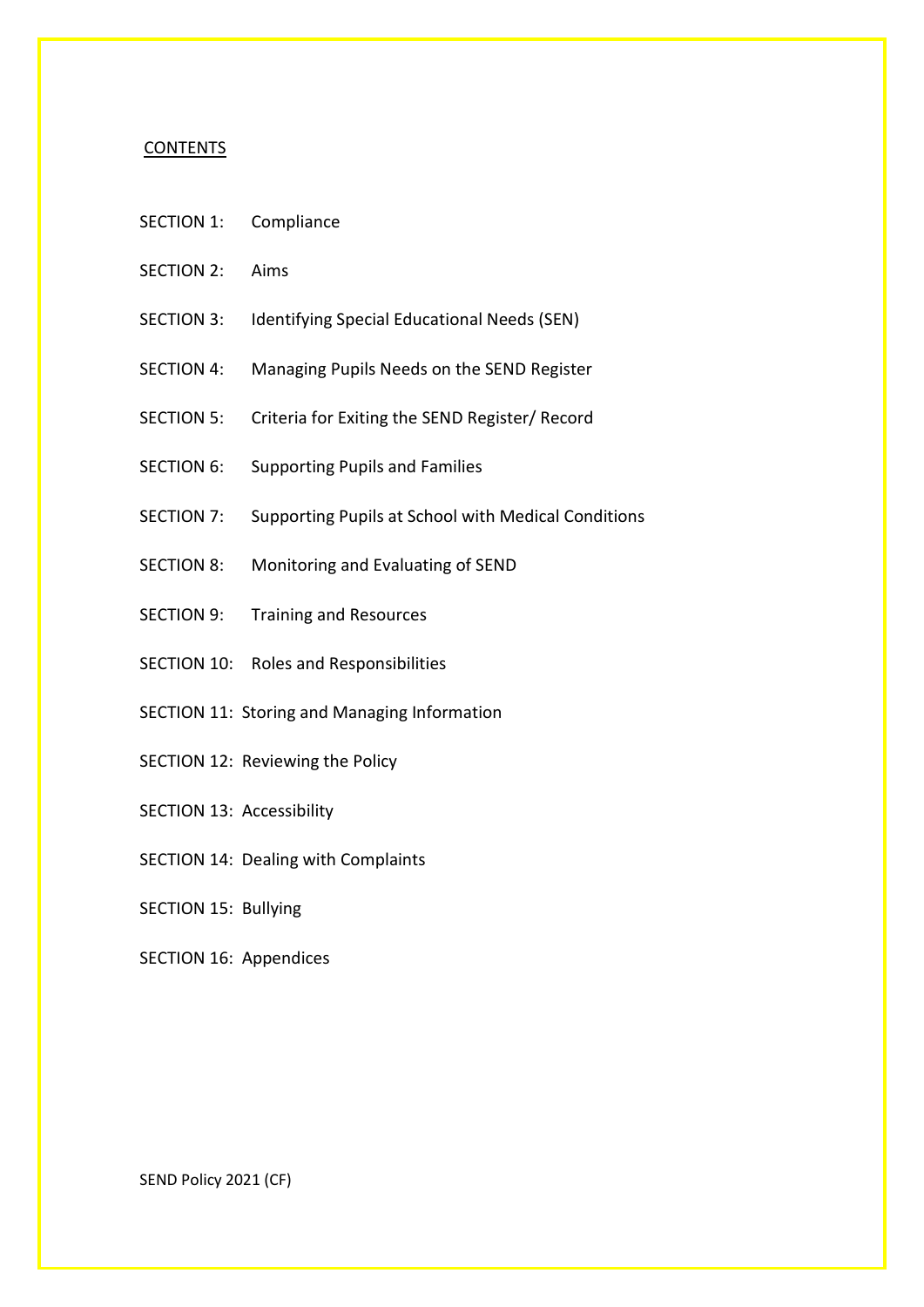The school draws upon the Special Educational Needs Code of Practice (DFES 2014) for guidance and the statutory duties introduced by the Special Educational Needs and Disability Act 2014 as well as Local Authority Policy and Guidelines.

St. Luke's is a Catholic school primarily concerned with the values of the Catholic faith and this is at the heart of all we do. The development of all children; spiritually, socially and academically is of great importance to Governors and Staff, irrespective of ability, be it learning or physical. As such, it is our aim to ensure that all children have the opportunity to achieve their potential and through careful monitoring and the provision of additional support, where appropriate, seek to identify, support and break down barriers to learning.

Arrangements for the co-ordination of educational provision for pupils with Special Educational Needs and Disability (SEND)

- Every teacher is a teacher of SEND. Every teacher in our school understands and recognises the importance of identifying, assessing, understanding and personalising a teaching approach in order to meet the needs of those children with SEN.
- The Special Educational Needs co-ordinator (SENDCo) has responsibility for the coordination of provision, assessment, monitoring and reviewing procedures.
- There are currently 5 teaching assistants (TAs) who support children within school and their roles and responsibilities vary depending on the needs of the children they support.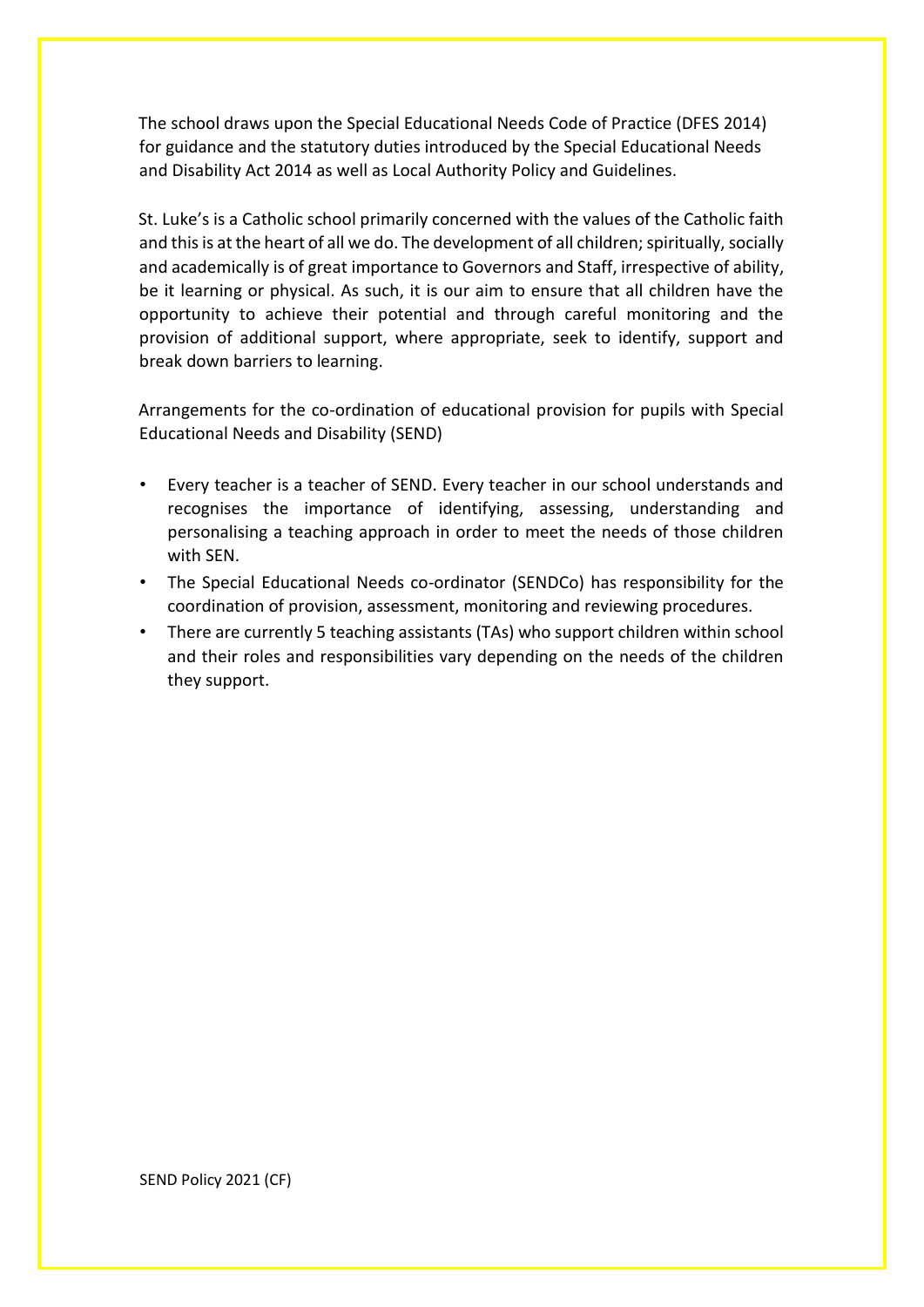## SECTION 1: COMPLIANCE

This policy complies with the statutory requirement laid out in the SEND Code of Practice  $0 - 25$  (July 2014) and has been written with reference to the following guidance and documents:

- Equality Act 2010: advice for schools DfE Feb 2013
- SEND Code of Practice 0 25 (July 2014)
- Statutory Guidance on Supporting pupils at school with medical conditions April 2014
- The National Curriculum in England Key Stage 1 and 2 framework document Sept 2013
- Safeguarding Policy
- Accessibility Plan
- Teachers Standards 2012

The regulations associated with the Children and Families Act 2014 are:

- The Special Educational Needs and Disability Regulations 2014
- The Special Educational Needs (Personal Budgets) Regulations 2014
- The Order setting out transitional arrangements

#### SECTION 2: AIMS

At St Luke's, we provide teaching and learning which enables all children to gain access to a broad and balanced curriculum. Our aim is to ensure all children are supported in order that they may work confidently towards reaching their full potential. We are committed to raising the aspirations of and expectations for all pupils with SEND. We have introduced and are developing systems and procedures that provide a focus on outcomes and achievements for children and young people and not just hours of provision/support.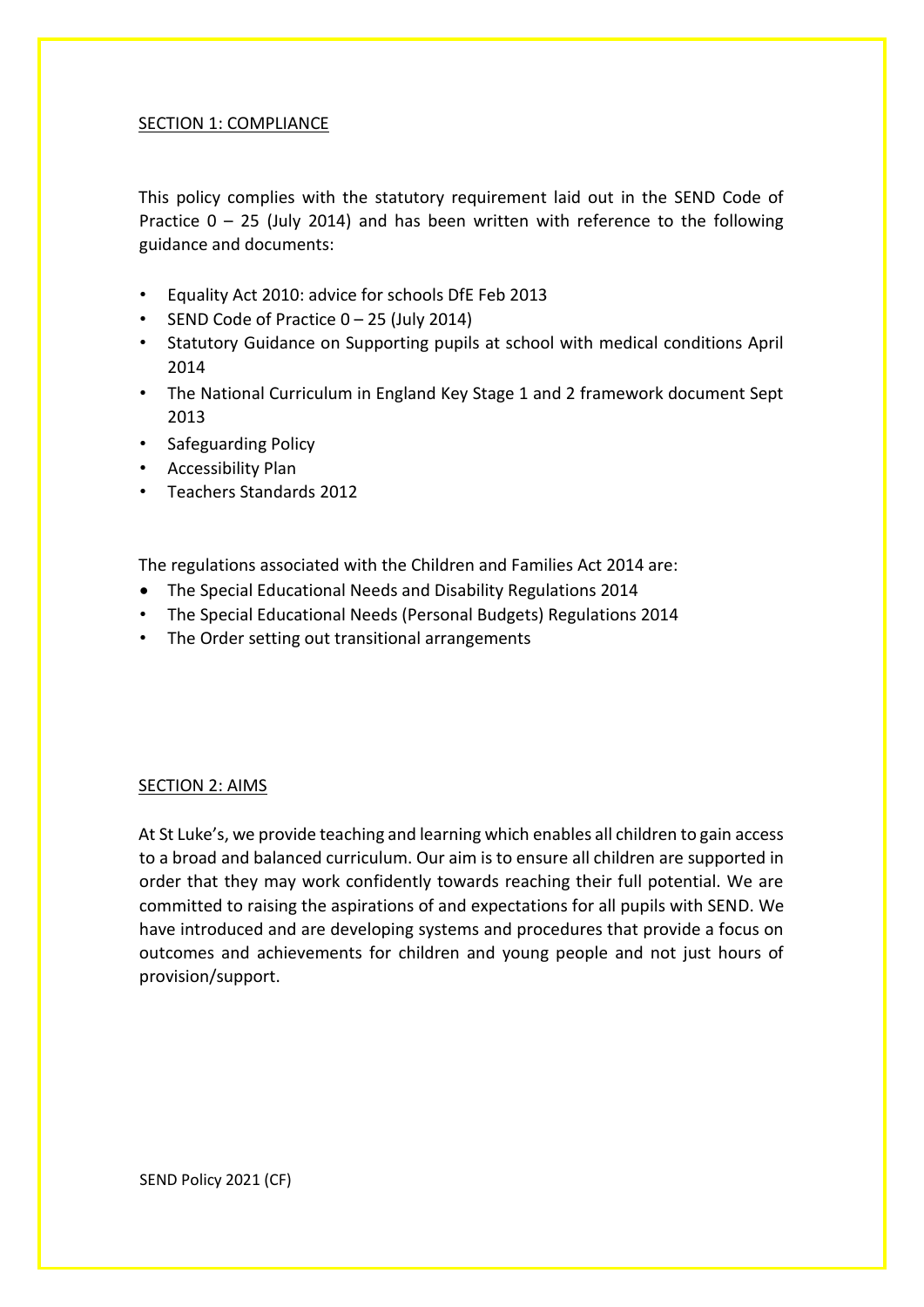#### Equal Opportunities

The Staff of St Luke's believe that all members of the school should be treated with respect; have individual, diverse needs recognised, and be given the opportunity to reach their full potential, regardless of age, ability, religion, gender or culture.

To achieve our aims we will:

- Identify need as early as possible and provide effective support.
- Work within the guidance of the 2014 Code of Practice.
- To operate a "whole pupil, whole school" approach to the management and provision of support for special educational needs
- To provide a SENDCo who will work with the SEND Inclusion Policy
- To provide support and advice and continuing professional development and training for all staff working with pupils with SEND
- View our special needs provision as an on-going, developing process.
- Provide appropriate in-class support which enables all children to have access to the whole curriculum, including the National Curriculum 2014 and Early Years Foundation Stage (EYFS).
- Incorporate SEND procedures, including Pupil Profiles, into curriculum planning through the differentiation of curriculum subjects, teaching styles and support.
- Develop an effective partnership between school, parents and outside agencies.
- Encourage children and parents/carers to participate in decision-making about provision to meet their needs.
- Ensure that assessment and record-keeping systems provides adequate means of recording attainment and achievement and gives sufficient information for planned progression at every stage.
- Involve the Governing Body and all staff, both teaching and non-teaching, in the regular review, development and evaluation of policy and guidelines.
- Ensure all those involved with children with SEND work as a team to support the child's learning.
- Ensure transition from one setting to another for our children with SEND is smooth and consistent.
- Track and monitor and amend provision and procedures which have been put into place to ensure children with SEND make progress as they move through the school.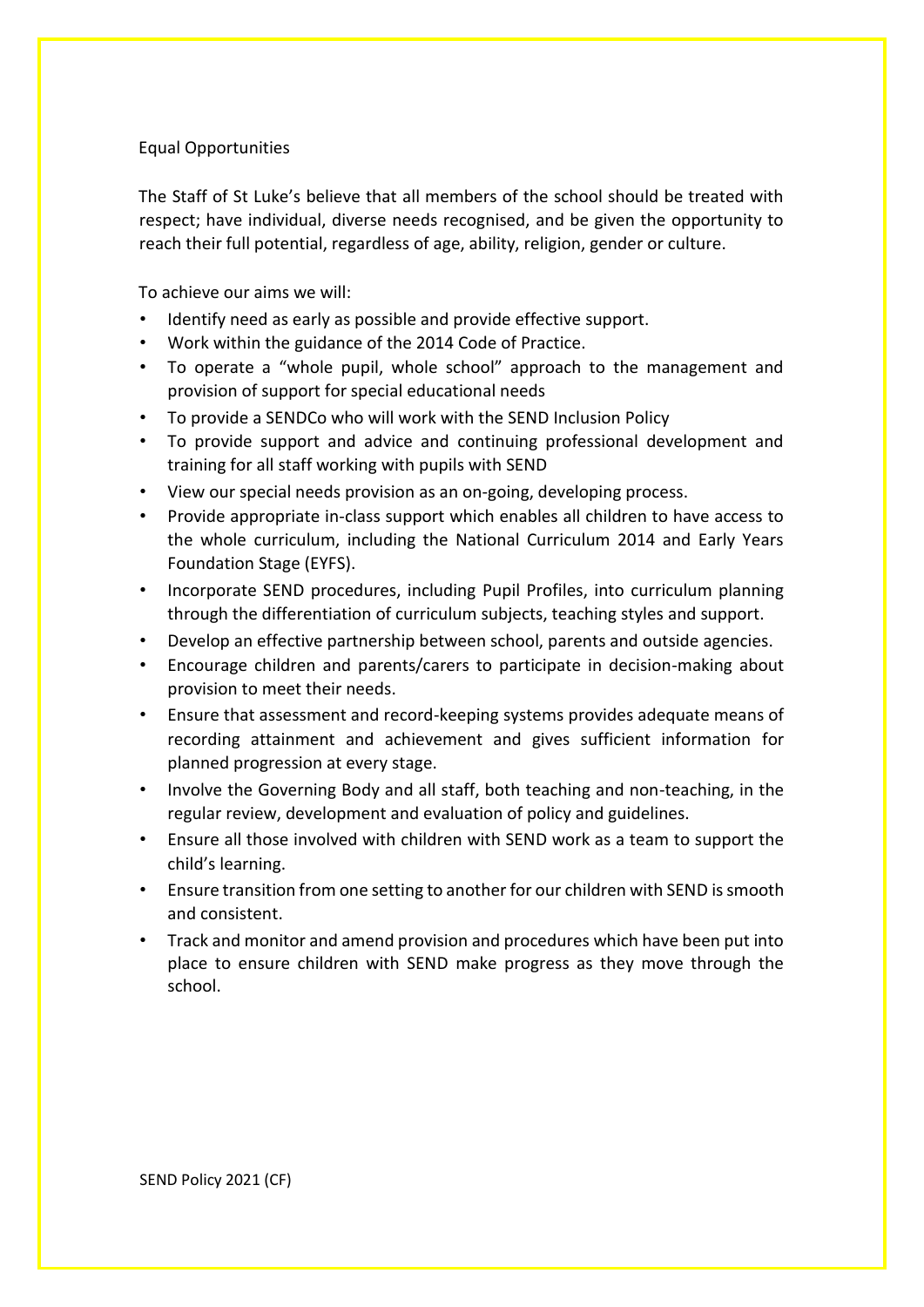#### SECTION 3: IDENTIFYING SPECIAL EDUCATIONAL NEEDS (SEND)

#### *Cognition and Learning*

Support for learning difficulties may be required when children and young people learn at a slower pace than their peers, even with appropriate differentiation. Learning difficulties cover a wide range of needs, including moderate learning difficulties (MLD), severe learning difficulties (SLD), through to profound and multiple learning difficulties (PMLD), where children are likely to have severe and complex learning difficulties as well as a physical disability or sensory impairment.

Specific learning difficulties (SpLD), affect one or more specific aspects of learning. This encompasses a range of conditions such as dyslexia, dyscalculia and dyspraxia.

#### *Communication and Interaction*

Children and young people with speech, language and communication needs (SLCN) have difficulty in communicating with others. They may have difficulty with one, some or all of the different aspects of speech, language or social communication at different times of their lives. Children and young people with Autism Spectrum Disorder (ASD), including Asperger's Syndrome and Autism, are likely to have particular difficulties with social interaction. They may also experience difficulties with language, communication and imagination, which can impact on how they relate to others.

#### *Social, Emotional and Mental Health Difficulties*

Children and young people may experience a wide range of social and emotional difficulties which manifest themselves in many ways. These may include becoming withdrawn or isolated, as well as displaying challenging, disruptive or disturbing behaviour. These behaviours may reflect underlying mental health difficulties such as anxiety or depression, self-harming, substance misuse, eating disorders or physical symptoms that are medically unexplained. Other children and young people may have disorders such as Attention Deficit Disorder (ADD), Attention Deficit Hyperactive Disorder (ADHD) or Attachment Disorder (AD).

#### *Sensory and/or Physical Needs*

Some children and young people require special educational provision because they have a disability which prevents or hinders them from making use of the educational facilities generally provided. These difficulties can be age related and may fluctuate over time. Many children and young people with vision impairment (VI), hearing impairment (HI) or a multi-sensory impairment (MSI) will require specialist support and/or equipment to access their learning.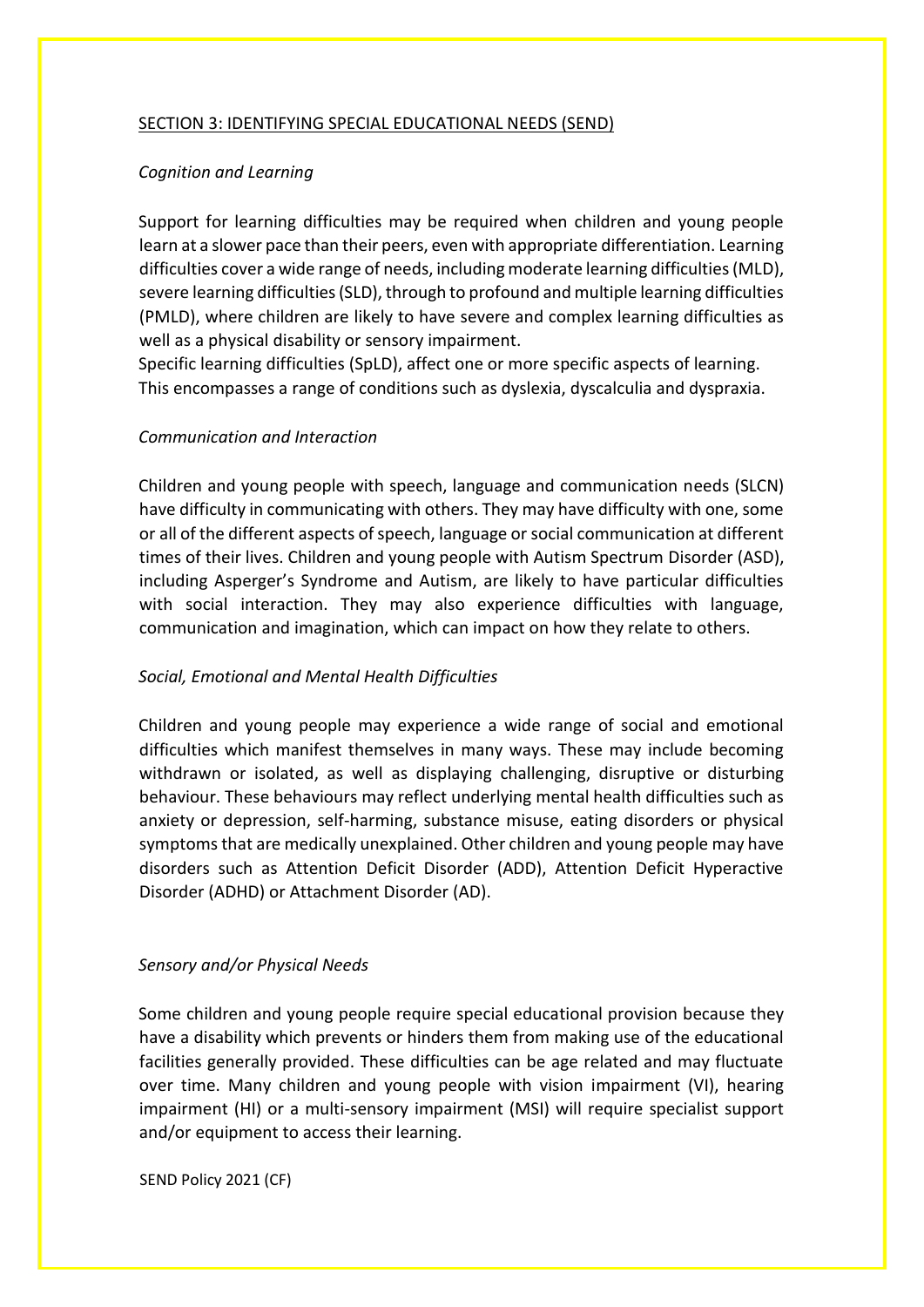#### ASSESS-PLAN-DO-REVIEW

Through a variety of different assessments we have in place at St Luke's, we follow a clear procedure of ASSESS – PLAN – DO – REVIEW in order to understand and assess a child's difficulties.

The purpose of identification work is to help us identify what support is needed to help a child access the curriculum fully not to fit a pupil into a specific category.

At St Luke's, we identify the needs of pupils by considering the needs of the whole child which will include not just the special educational needs of the child or young person.

We also consider other factors that may impact on progress and attainment that are NOT considered SEN and these may include:

- Attendance and Punctuality
- Health and Welfare
- English as an Additional Language (EAL)
- Being in receipt of Pupil Premium Grant
- Being a Looked After Child
- Being a child of Serviceman/woman

We also recognise that any concerns relating to child or young person's behaviour should be described as an underlying response to a need which we as a provider will recognise and identify and not categorise as a SEND need itself.

#### PROCEDURES TO IDENTIFY SEN:

#### The Graduated Approach

The SEND Code of Practice sets out a graduated response to meeting children's special educational needs. Children within the EYFS are identified, assessed and provided for through foundation stage assessments. Children in Key Stages 1 and 2 are identified, assessed and provided for through the Graduated Approach of ASSESS – PLAN – REVIEW- DO.

In recording pupils needs on the SEND register, our criteria for "entering" a pupil on this record will include;

- Makes little or no progress even when teaching approaches are particularly targeted to improve the child's identified area of weakness.
- Continues working at levels significantly below those expected for children of a similar age in certain areas.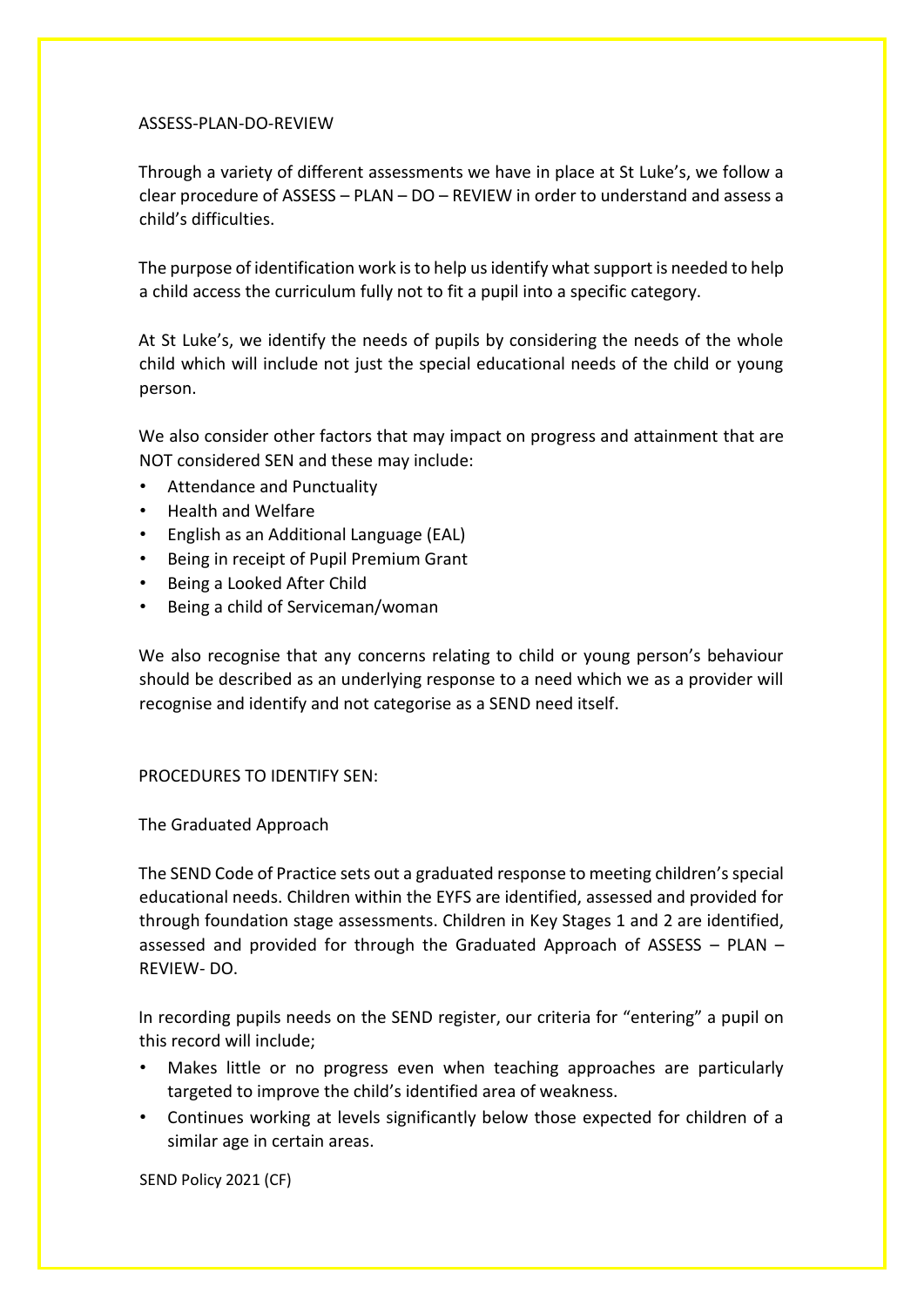- Presents persistent emotional, social or mental health difficulties, which are not ameliorated by the behaviour management techniques usually employed in our setting.
- Has sensory or physical problems, and continues to make little or no progress despite the provision of personal aids and equipment.
- Has communication and/or interaction difficulties, and requires specific individual interventions in order to access learning.
- EYFS staff use knowledge of the child as well as EYFS development.
- The class teacher will have recognised through class work and termly assessments that a child is failing to reach their potential or make expected progress. Our data tracking system will support a teacher in making these judgements. These difficulties will be met by Quality First Teaching Strategies– using a range of multisensory approaches in order to help a child access the curriculum.
- Interventions may be offered by the teacher themselves as part of a personalised and individual approach. As the teacher is the professional best placed to meet the needs of our children, they will employ all the possible strategies in order to 'diminish the difference.'
- Teachers are responsible and accountable for the progress and development of the pupils in their class, including where pupils access support from TAs or specialist staff.
- High quality teaching, differentiated for individual pupils, is the first step in responding to pupils who have or may have SEND.
- Additional intervention and support does not compensate for a lack of good quality teaching.
- Our school regularly and carefully reviews the quality of teaching for all pupils, including those at risk of underachievement. We have reminders for staff in staff meetings of various and new teaching strategies to identify and support vulnerable pupils and these increase staff knowledge of the SEN most frequently encountered.
- Parents will be informed at the earliest possible time that a child is not making expected progress. Class teachers inform parents in the first instance. If further assessment is required, then the SENDCo may become involved. The class teacher is the main point of contact at all times.
- If a child continues to not make expected progress, then further, more specialist assessments may be undertaken by staff within the SEND team or external professionals.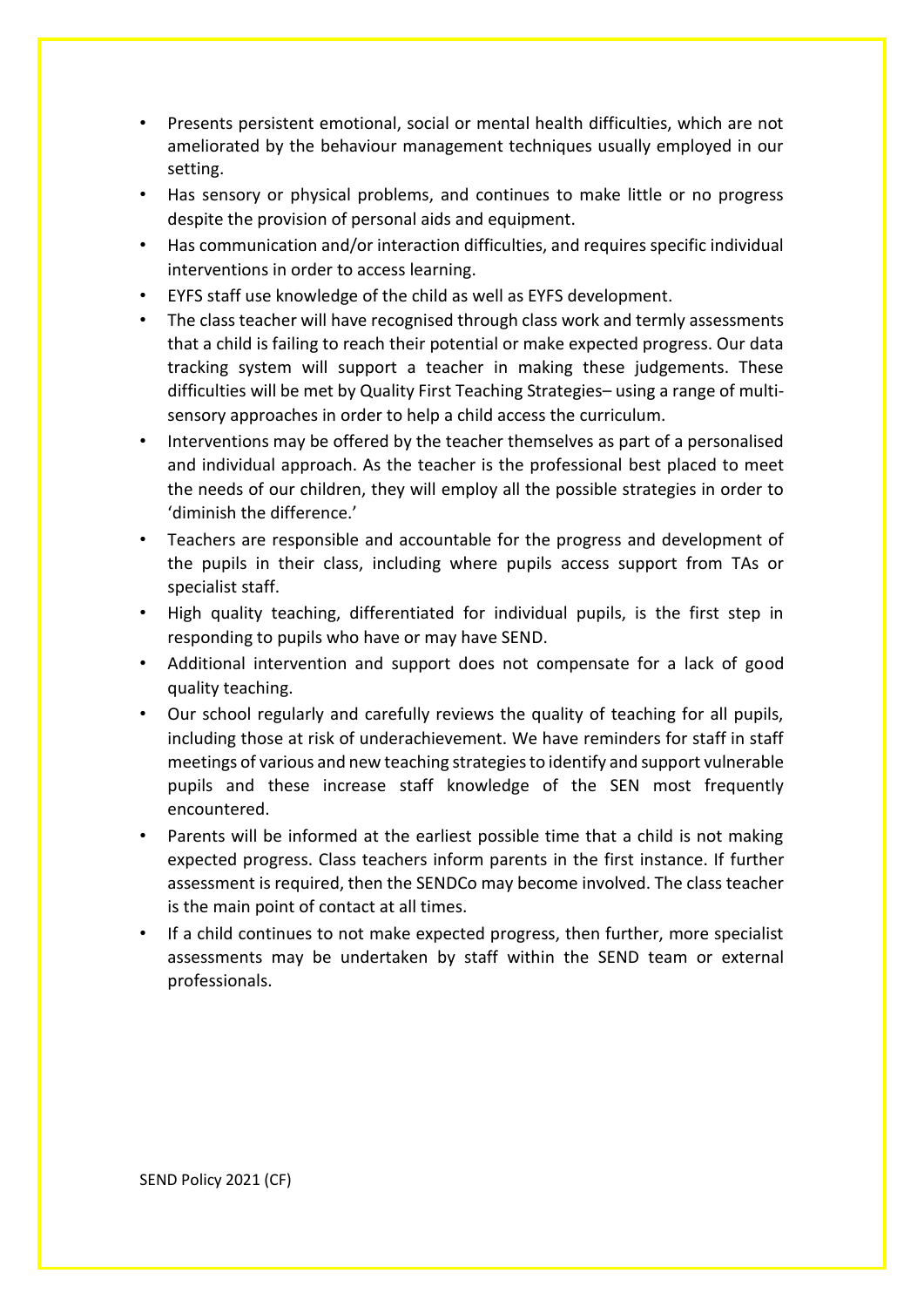The process of ASSESS – PLAN – DO – REVIEW is followed several times in order to fully understand a child's difficulties.

- ASSESS Teacher assessments/Specialist assessments/ External agency advice
- PLAN Teacher plans differentiated/personalised approach/applies appropriate interventions/liaises and gets advice from SENDCo
- DO Teacher implements differentiation/personalised approaches/teacher/TA class based interventions are employed
- REVIEW Teacher/TA review of provision/SENDCo consults with teacher to advise on different strategies.

After external/ internal detailed assessments and after consultation and agreement with parents, referrals may be made to external agencies e.g. Autism Service, Speech and Language Specialist, Paediatrician etc…

Following consultation of all parties and having used high quality and accurate formative assessment, where effective tools and early assessment materials have been used, a decision may be made to place a child on the SEND Support Register.

The decision to place a child on this register will take into account the pupils progress alongside national data and expectations of progress.

## SECTION 4: MANAGING PUPILS NEEDS ON THE SEN REGISTER

#### ASSESS

- If concern is raised that a child is not making progress in line with the criteria previously mentioned, the class teacher will carry out an assessment of the child's needs. The class teacher will seek advice of the school SENDCo at this point.
- In some cases, an external assessor may be deployed by the school to ascertain specific guidance or diagnosis for an individual child.
- If a concern about a child is raised by a parent, we will take the concerns seriously and investigate. The results of an assessment will be recorded and compared to our own school assessment data.
- Assessments will be reviewed regularly. This will help ensure that support and intervention are matched to need, barriers to learning are identified and overcome, and that a clear picture of the interventions put in place and their effect is developed.
- In some cases, outside professionals from health or social services may already be involved with the child. These professionals' opinions will help inform our internal assessments. Where professionals are not already working with school staff, the SENDCo will contact them if the parents agree.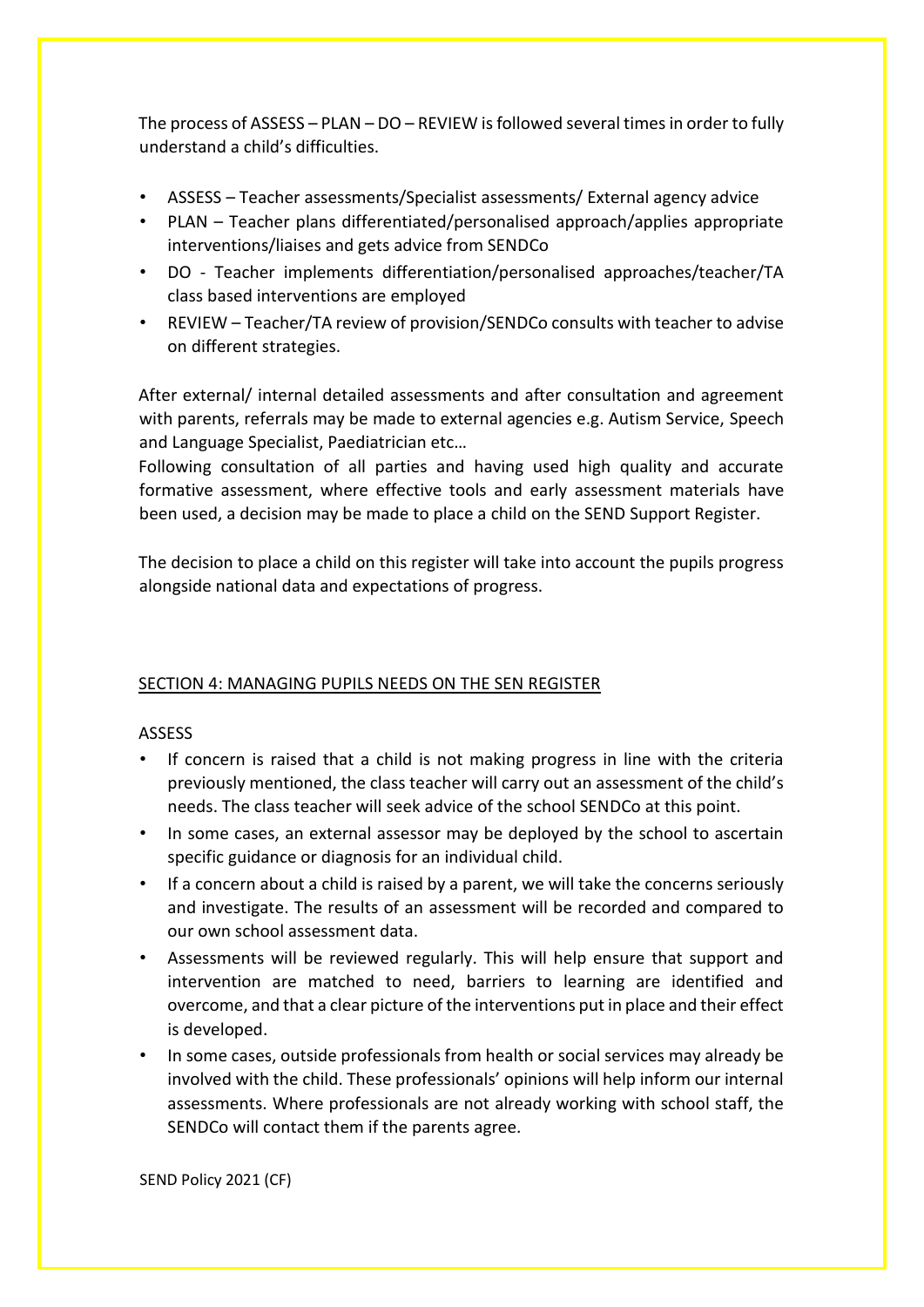## PLAN

- Where it is decided to provide a pupil with SEND support, the parents will be informed, although parents will have already been involved in forming the assessment of needs as outlined above
- All teachers and support staff who work with the pupil should be made aware of their needs.
- Additional and on-going training for all staff to help them meet the needs of all learners will be organised by the school SENDCo. External professionals will be encouraged to help train staff where appropriate e.g Autism Team, Child Educational Psychologists (CEP) etc.
- The teacher, with advice and support from the SENDCo, will select and introduce a programme of support and intervention to meet the outcomes identified for the pupil.
- Parents will be informed of the planned support and interventions and, where appropriate, plans should seek parental involvement to reinforce or contribute to progress at home.

## DO

- The class or subject teacher will remain responsible for working with the child on a daily basis. Where the interventions involve group or one-to-one teaching away from the main class, they will still retain responsibility for the pupil.
- Pupil Profiles will be used to monitor and track any child on an Education, Health and Care Plan (EHCP); Pupil Profiles may also be used for children on SEND Support.
- Pupil Profiles (see below) will enable a class teacher and Senior Leadership Team (SLT) to track and monitor the 'outcomes' and progress of each individual child.
- The SENDCo will be monitoring the completion of these Pupil Profiles and ensuring all staff are adequately meeting the needs of all SEND children.
- The SENDCo will liaise with external professionals regarding the provision and support in place for any child with an EHCP or is on the SEND Support Register.
- The SENDCo will liaise with the Local Authority (LA) to ensure EHCP reviews take place annually and where necessary as an interim review and high quality provision is in place for all our SEND children.
- The SENDCo will be responsible for ensuring all applications for additional funding are completed to ensure children's needs are fully met. (In line with the LA funding policies that require our school to fund the first £6k of support).
- The SENDCo will publish the schools SEND Information on the website and ensure it is kept up to date.
- The SENDCo and Deputy Headteacher will ensure all Team Around the Family (TAF) meetings are dealt with appropriately and consistently.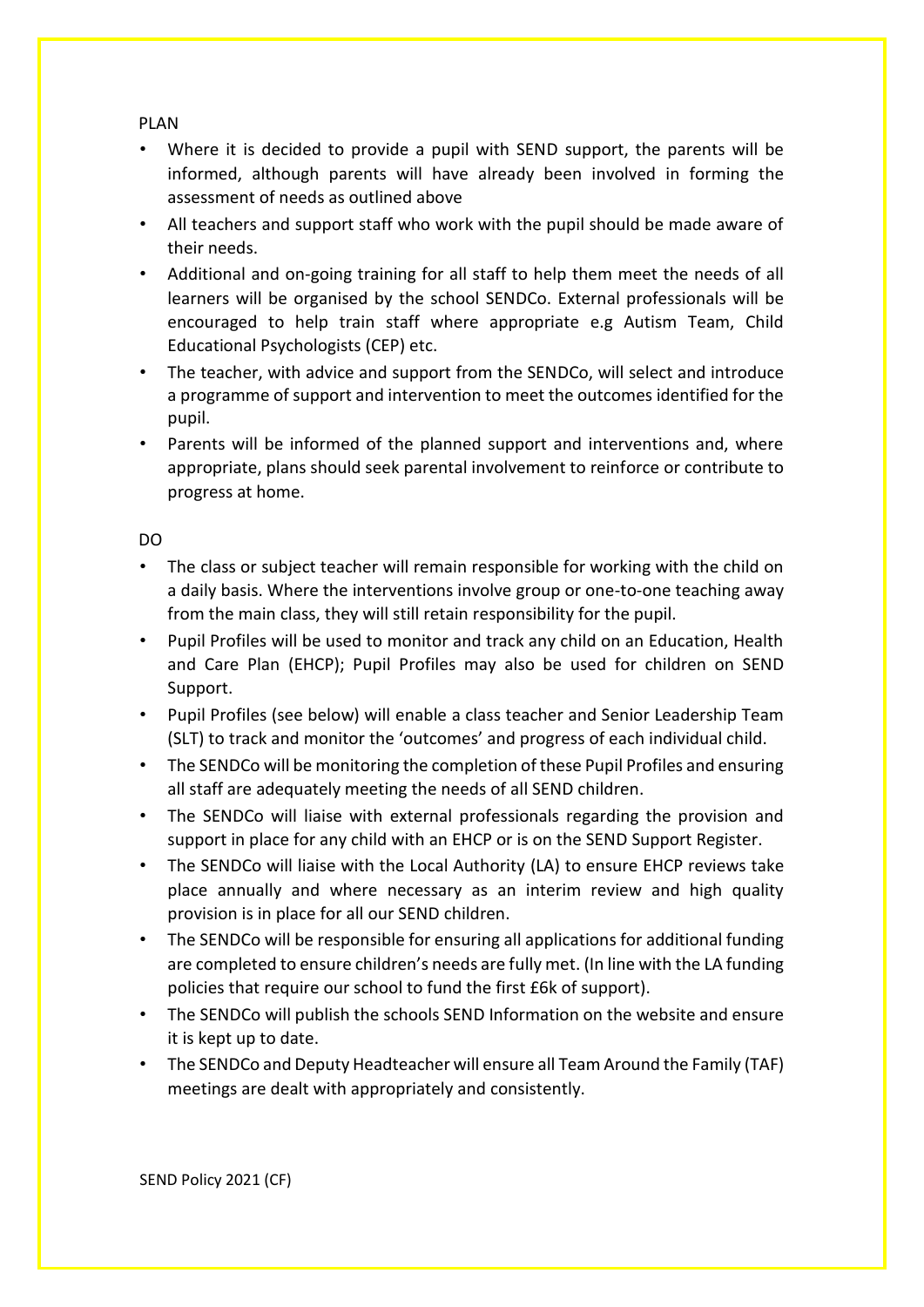### REVIEW

- The effectiveness of the support and interventions and their impact on the pupil's progress will be reviewed in line with the agreed date.
- The impact and quality of the support and interventions will be evaluated, along with the views of the pupil and their parents.
- Where a pupil has an EHCP, the LA and school will review the plan as a minimum every twelve months.

Writing Pupil Profiles for children with EHCP or who are on the SEND SUPPORT REGISTER:

Pupil Profiles are written and reviewed three times a year in July, January and April after Pupil Progress Meetings (PPM).

Pupil Profiles include:

- Long-term outcomes for the child.
- Short-term targets relating to addressing the key barriers to learning for the child.
- Information about the child's strengths and difficulties.
- Professional involvement.
- Pupil (where appropriate) and parental comments.
- The teaching strategies to be used.
- The provision to be put into place.
- Timescales to achieve targets.
- Significant achievements.

#### Conducting PUPIL PROFILE Reviews

There will be three opportunities a year for a Pupil Profile to be reviewed and discussed with parents. (Once a term, a teacher will meet following PPMs to discuss progress and targets.)

At the Pupil Profile review meeting, the child's progress towards meeting the targets set is discussed and new targets identified. The meeting should consider the following questions:

- What are the child's current levels of attainment relating to Pupil Profile targets?
- What progress has the child made towards meeting the overall objectives set out in the Pupil Profile?
- What are the parents'/carers' views of the child's progress?
- What are the child's views of their progress?
- Is the current provision appropriate to the child's needs?
- What targets should be set?
- SEND Policy 2021 (CF) • Have there been any significant changes to the child's circumstances?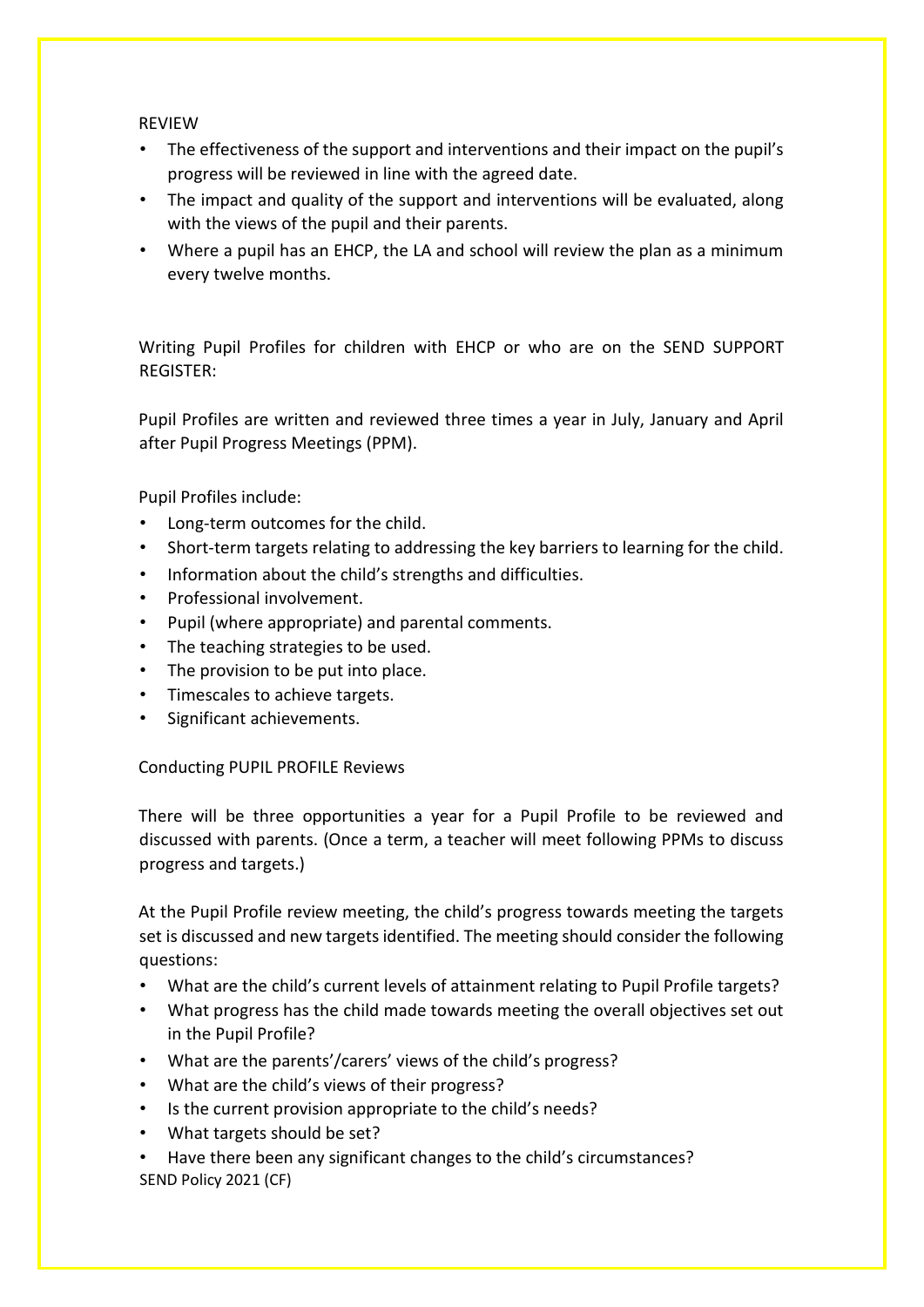- Have there been any significant changes in the child's special educational needs and therefore do they need to move within the graduated stage?
- How will the child's progress be assessed?
- Are there any particular strategies that have led to improvement?
- Are there any particular requirements to promote inclusion?

#### Statutory Annual Reviews

For a child who has a Statement of SEND/ EHCP, the LA has a statutory duty to formally review his/her EHCP, at least annually. Annual Review Meetings are organised in school by the SENDCo.

- The Annual Review is in four parts: Collection and collation of information
- Annual Review Meeting.
- Head Teacher's/SENDCo's report of the Annual Review Meeting.
- **.** LA Review.

#### Annual Review Procedure

#### The SENDCo:

- Maintains a calendar of review dates.
- Determines who should be invited to attend each meeting (at a minimum this would include the SENDCo, parent/carers, LA representative and designated medical officer).
- Seeks the views of the child and invites him/her to all or part of the meeting.
- Plans Annual Review Meetings at least two months in advance and contacts professionals by letter.
- Seeks written advice on the child's progress from all invited to the meeting, including the parents/carers, at least two months in advance.
- Sends out formal invitations to parents/carers by letter, giving at least fourteen days' notice.
- Provides parents/carers with guidelines for completing an Annual Review Advice Form.
- Ascertains the child's views regarding progress through an appropriate medium.
- Offers to assist parents/carers and children in preparing reports for the meeting.
- Advises parents/carers and children that they may bring a friend or relative to the meeting.
- Co-ordinates receipt of all reports and ensure copies are circulated to each person invited to attend the review at least two weeks in advance of the meeting.
- Allows the tabling of reports at the meeting where appropriate with the agreement of all persons attending the meeting.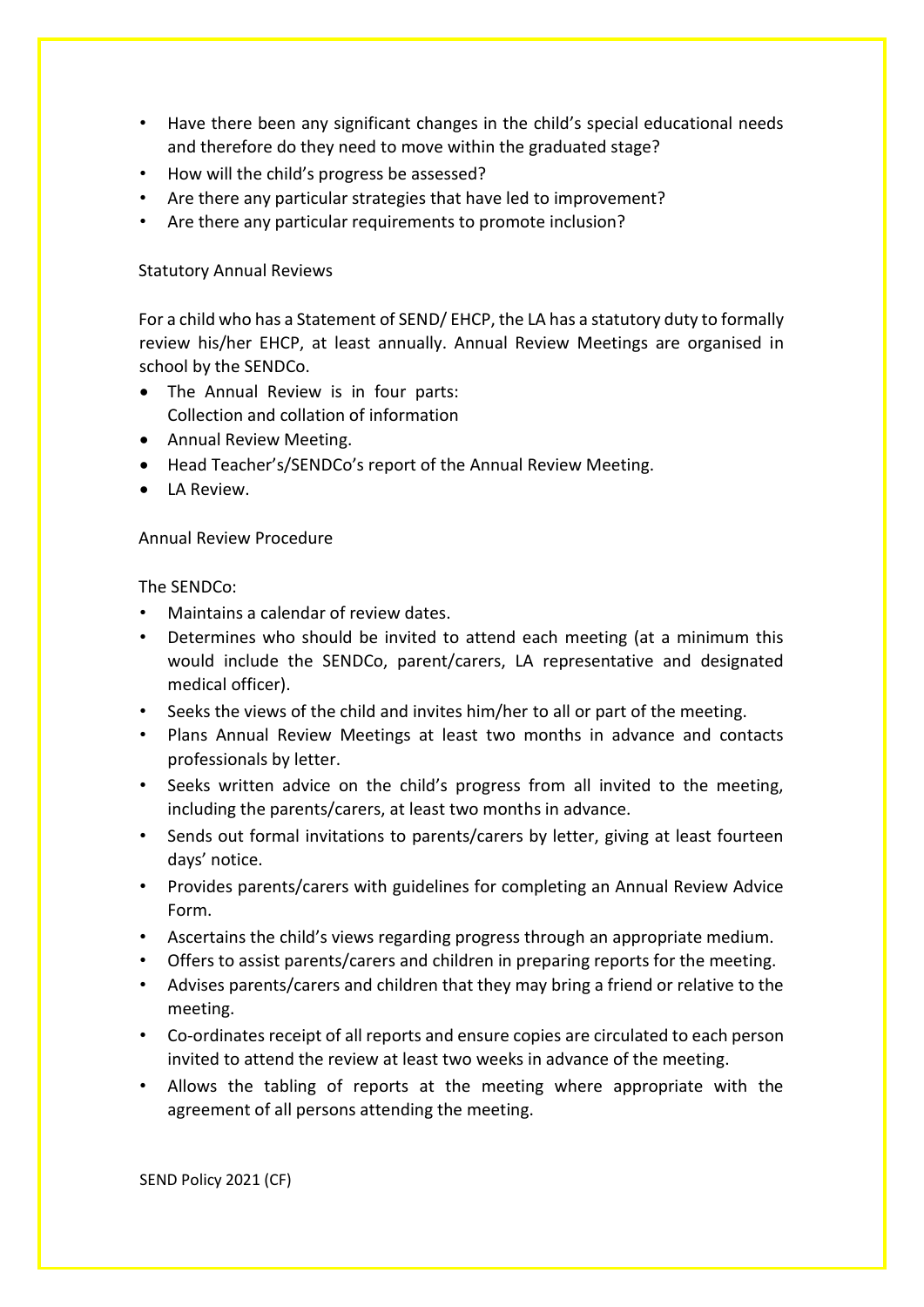The Review Aims to:

- Assess the child's progress towards meeting the objectives within the statement/ EHCP
- Discuss appropriate Outcomes for the child.
- Review the educational progress made by the child.
- Consider the effectiveness of the ECHP in light of the child's progress.
- Set new targets for the coming year, or determine whether amendments to the EHCP are necessary.
- Record information which the school and other professionals can use to plan provision and support for the child.

The Annual Review Meeting

- The meeting should consider the following questions:
- What are the child's current levels of attainment in literacy and numeracy?
- What progress has the child made towards meeting the overall objectives set out in the EHCP?
- What progress has the child made over the past year, especially in relation to each SEND?
- What are the parents'/carers' views of the past year's progress?
- What are the child's views of the past year's progress?
- How successful has the child been in meeting the targets in the Pupil Profile?
- Is the current provision appropriate to the child's needs?
- What targets should be set for the coming year?
- Have there been any significant changes to the child's circumstances?
- Have there been any significant changes in the child's special educational needs?
- How will the child's progress be assessed?
- Are there any particular strategies that have led to improvement?
- Are there any particular requirements to promote inclusion?
- Are any amendments to the ECHP necessary?
- Should the LA recommend ceasing or maintaining the EHCP?
- If a parent/carer is unable to attend the review how and when will the outcome of the meeting be conveyed to them?

Close attention is paid to the SEND Code of Practice 2014 and LA procedures.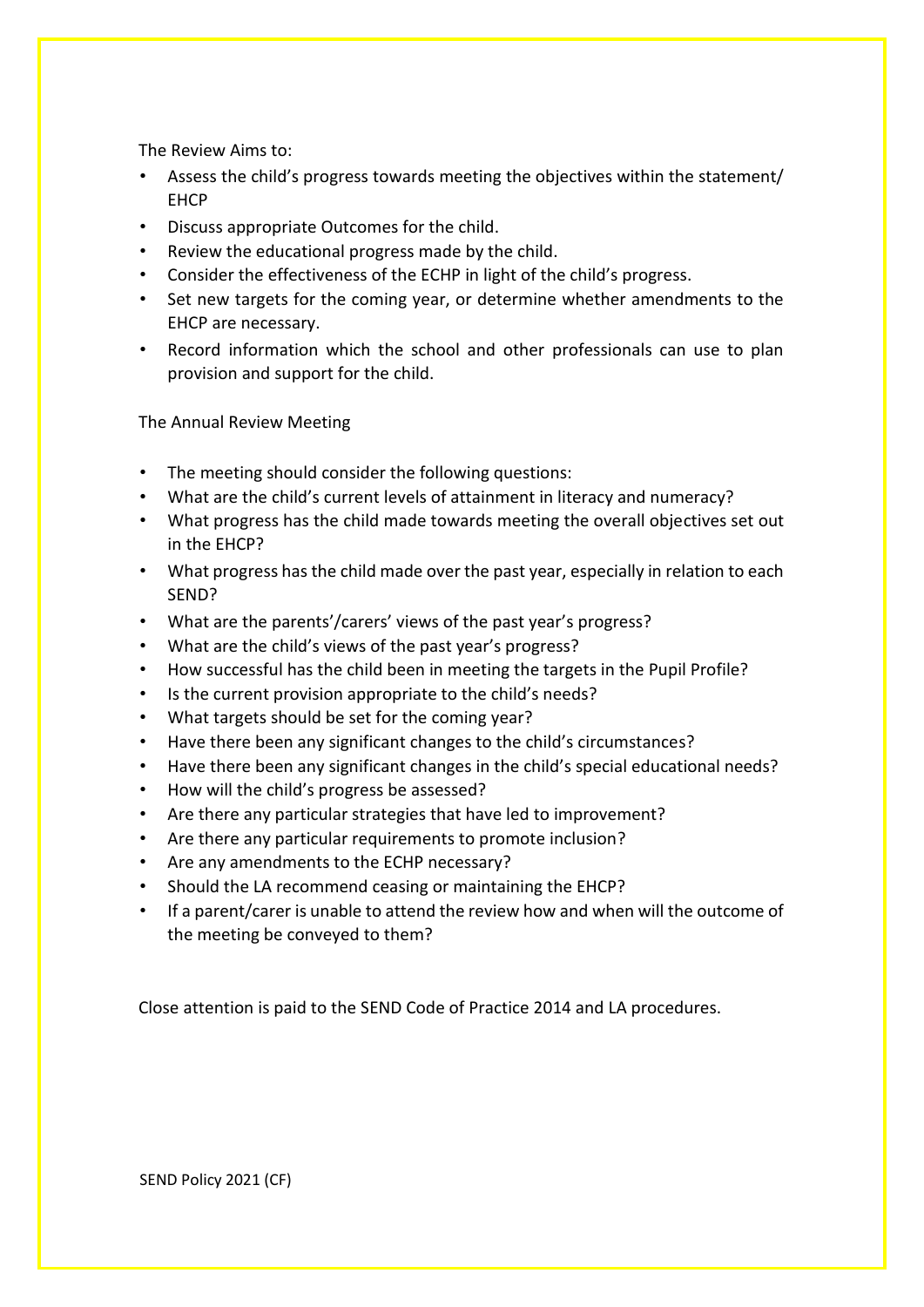#### Reporting of the Annual Review Meeting

During and after the meeting, the views of the parents/carers in terms of the aims for the child and provision to be made are recorded and the SENDCo records the outcomes of the meeting on the Statutory Assessment Review Record Form. Copies of all reports and any additional materials including the most recent Provision Map are forwarded to all those present at the meeting; all those invited to the meeting but who were unable to attend; and, the LA's Named Officer responsible for SEND.

#### LA Review

The LA review the EHCP in the light of the Head Teacher's/SENDCo's report of the review meeting report, and decides whether to amend the statement or cease to maintain it.

## SECTION 5: CRITERIA FOR EXITING THE SEND REGISTER/RECORD

- If a child who is on the SEND Support Register makes progress and 'diminishes the difference' in line with national and local expectations, then a review meeting may be held in school to discuss a child being taken off the SEN Support Register.
- Parents will be included in any discussion and fully informed of the schools actions.

## SECTION 6: SUPPORTING PUPILS AND FAMILIES

The Local Offer from CWAC aims to provide clear, comprehensive, accessible and up to-date information about the available provision and how to access it.

- The SENDCo will guide parents towards the LA local offer (Regulation 53, Part 4) See above.
- The SENDCo will ensure an up to date SEN Information Report (Regulation 51, Part 3, section 69(3)(a) of the Act)
- The SENDCo will be responsible for ensuring links with other agencies are used to best effect to support the family and pupil.
- The school's admission arrangements are published on the website.
- The SENDCo and Deputy Headteacher ensure Access Arrangements for children requiring them are implemented consistently and fairly and in line with National (SATs) expectations.
- The Headteacher, Deputy Headteacher and SENCo are responsible for ensuring that the needs of children with SEND are consistently met and especially during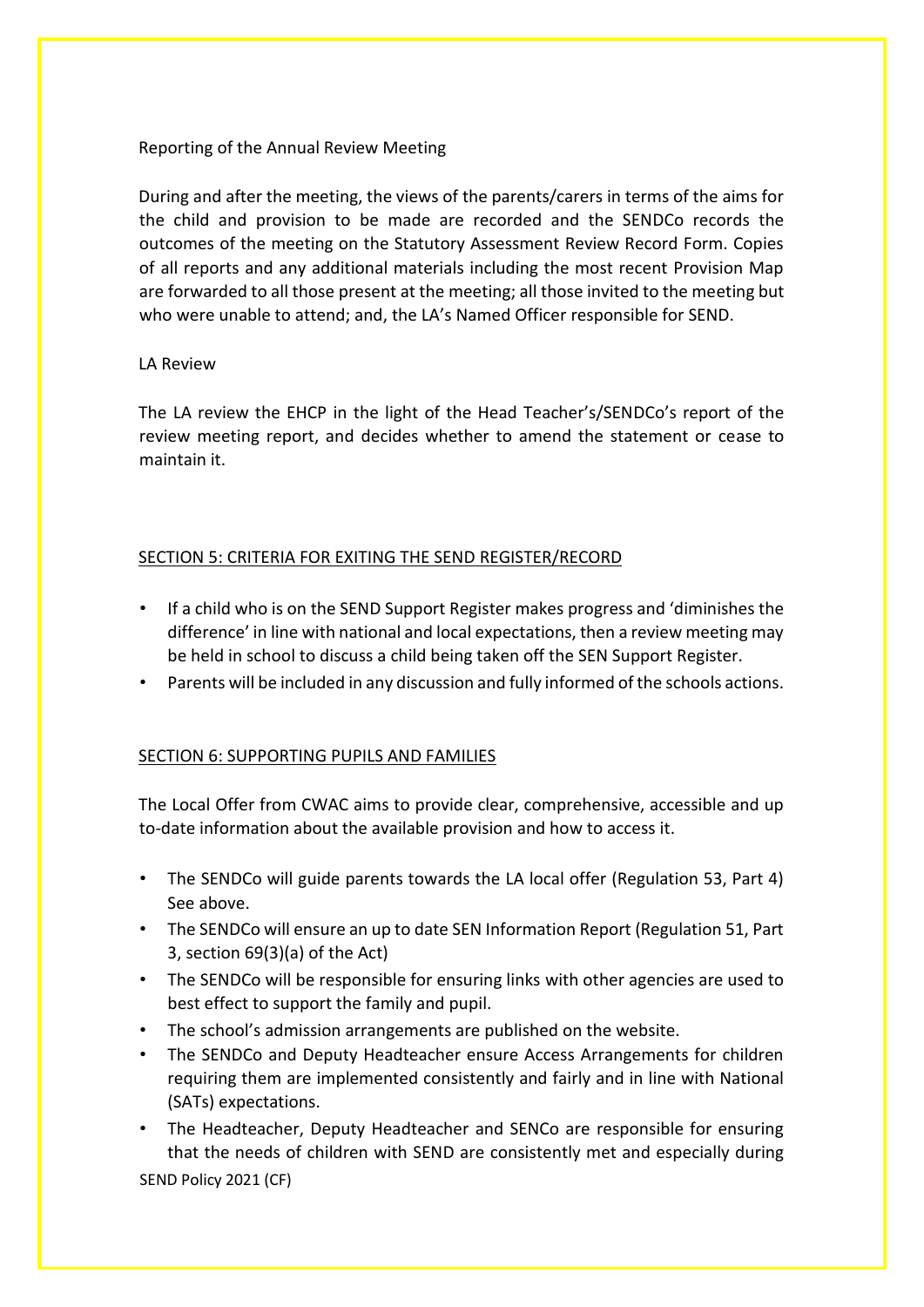class to class transition, across Key Stages and from one school to another (including secondary transition).

• With regard to managing Pupils with Medical Needs, please see the Policy on Managing Children with Medical Needs on our website.

## SECTION 7: SUPPORTING PUPILS AT SCHOOL WITH MEDICAL CONDITIONS

- The school recognises that pupils at school with medical conditions should be properly supported so that they have full access to education, including school trips and physical education. Some children with medical conditions may be disabled and where this is the case the school will comply with its duties under the Equality Act 2010.
- Some may also have SEND and may have an EHCP which brings together health and social care needs, as well as their special educational provision and the SEND Code of Practice (2014) is followed.
- A pupil who is unable to attend school because of medical needs must not be removed from the register without parental consent, even during a long period of ill health, unless the school medical officer certifies him or her as unlikely to be in a fit state to attend school before ceasing to be of compulsory school age.

School should:

- Notify the LA/Education Welfare Officer (EWO) if a pupil is likely to be away from school due to medical needs for more than 15 working days.
- Supply the appropriate education provider with information about a pupil's capabilities, educational progress and programmes of work.
- Be active in monitoring progress and reintegration into school, liaising with other agencies as necessary.
- Ensure pupils be kept informed about social events and are able to participate through homework if necessary.
- Facilitate liaison with peers through visits and videos if necessary.
- Ensure pupils have access to public examinations possibly as external candidates.

## SECTION 8: MONITORING AND EVALUATION OF SEND

The school regularly monitors and evaluates the quality of provision of SEND.

- The SENDCo completes observations of interventions and provision for SEND.
- The SENDCo is responsible for ensuring all staff receive relevant training.
- The SENDCo will complete an audit of Staff, SEND Pupils' and Parents' views once a year.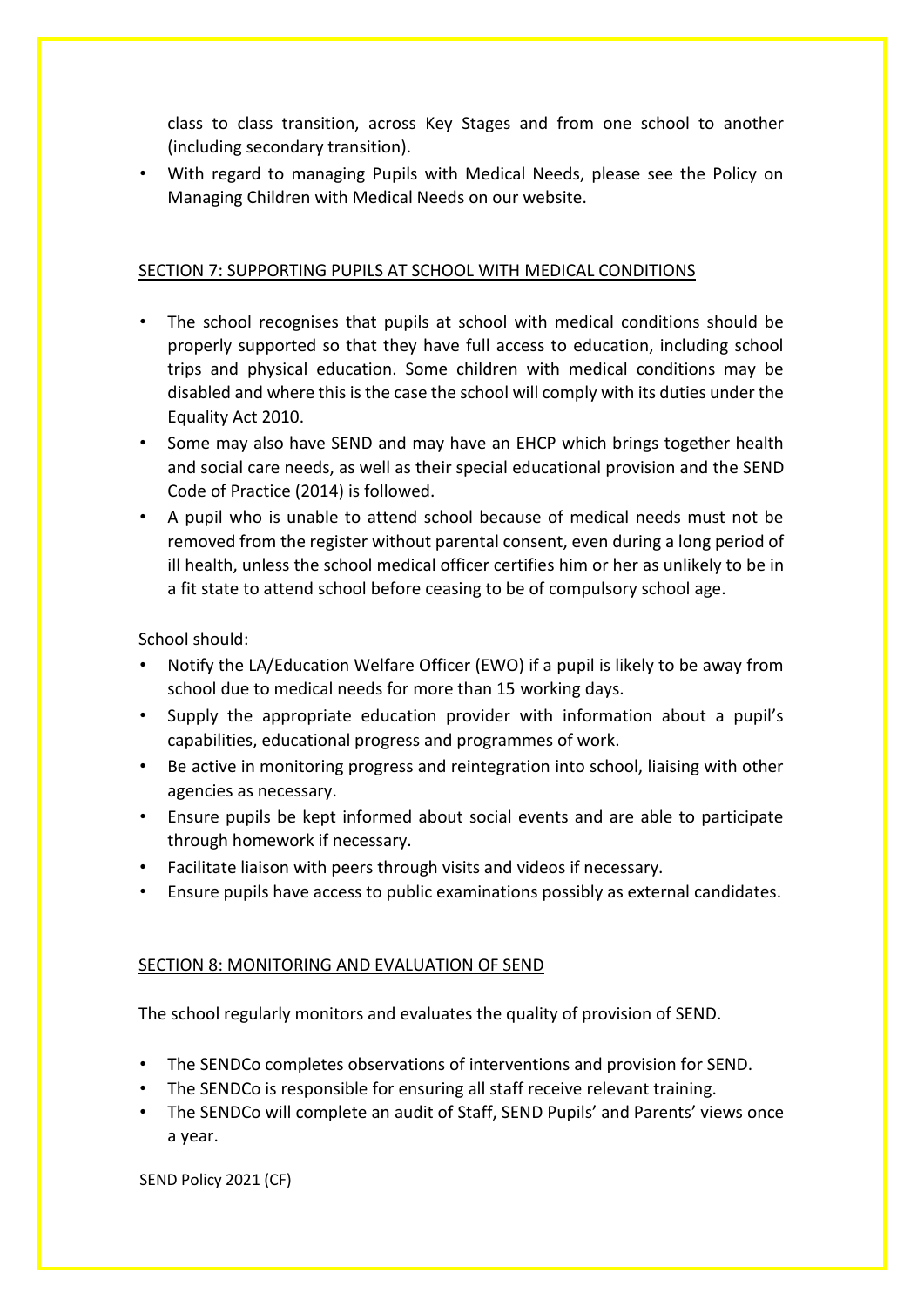- The SENDCo meets with the SEND designated governor once every term to ensure effective monitoring and evaluation occurs.
- These evaluations form an important part of the SEND Action/Development Plan which is revised annually by the SENDCo.

## SECTION 9: TRAINING AND RESOURCES

- The SEND Team is funded by a Notional SEND Budget provided by the LA based on a pre-determined formula.
- The staff audit helps to identify staff training requirements.
- The SENDCo plans staff training in consultation with the SLT.
- In order to maintain and develop the quality of teaching and provision to respond to the strengths and needs of all pupils, all staff are encouraged to undertake training and development.
- All teachers and support staff undertake induction on taking up a post and this includes a meeting with the SENDCo to explain the systems and structures in place around the school's SEND provision and practice and to discuss the needs of individual pupils.
- The school's SENDCo regularly attends the LA SENDCo network meetings and Education Improvement Partnership (EIP) meetings in order to keep up to date with local and national updates in SEND
- The school is a member of NASEN (National Association for Special Educational Needs)

## SECTION 10: ROLES AND RESPONSIBILITIES

Mr John Harvey (SEND Lead Governor)

The Governing Body, in consultation with the Head Teacher, determines the school's policy and approach to provision for pupils with SEND, establishes the appropriate staffing and funding arrangements and maintains a general overview of the school's work. The Governing Body, having regard to the Code of Practice:

- Ensure appropriate provision is made for any child with SEND.
- Reports annually to parents on the school's policy for children with SEND
- Ensure all children, including those with SEND, have access to a broad, balanced and appropriately differentiated curriculum.
- Appoints a representative of the Governing Body to oversee SEND provision.
- Ensure discussions with parents regarding SEND matters at relevant meetings.
- Ensure that pupils with SEND are fully involved with school activities.
- Ensure they are involved in developing and reviewing SEND Policy.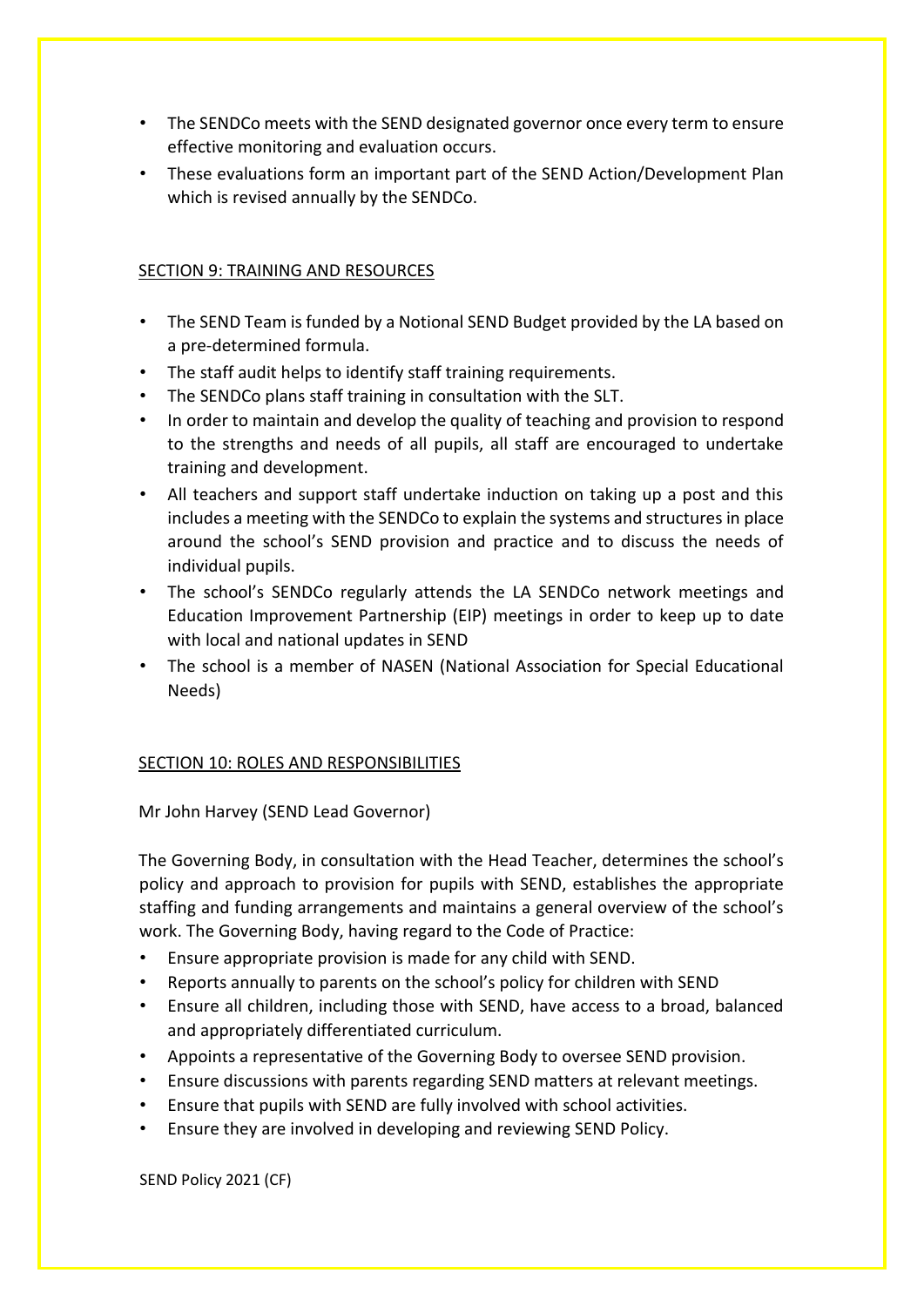## Eileen Murtagh (Head teacher/ Safeguarding Lead)

The Headteacher is responsible for the day-to-day management of all aspects of the school's work, including provision for SEND. The Headteacher keeps the Governing Body informed of all developments with regard to SEND.

## Admissions

In every instance, when a parent seeks a place for a child at St Luke's Catholic Primary School, the Headteacher:

- ascertains whether or not the child is the subject of an EHCP or SEN support (parents are to record this information on the school's admission form)
- informs the parent that the child cannot be admitted to the school if it is not named in the EHCP until the LA have been consulted
- informs the LA that an approach for admission has been made.

#### Admission Arrangements

The school requests school records including National Curriculum Assessments; Child Protection file (where appropriate), and details of any SEND, including Pupil Profiles and the most recent provision map, prior to agreeing to admitting a child transferring from another school.

Charlotte Fairman (SENDCo)

The role of the SENDCo involves:

- Overseeing the day-to-day operation of the school's SEND policy.
- Ensuring an appropriate budget allocation to meet SEND.
- Manages all SEND staff including Specialist TAs and SEN class-based TAs.
- Interpreting legal requirements for staff, parents and governors.
- Co-ordinating and evaluating provision, including interventions, for children with SEND.
- Monitoring the progress of children with SEND alongside the class teacher.
- Liaising with and advising teachers whenever necessary.
- Monitoring and evaluating the quality of provision.
- Overseeing the records of all children with SEND.
- Maintenance of the SEN Support register.
- Liaising with parents of children with SEND.
- Organising and delivering INSET training in order to meet the needs of staff.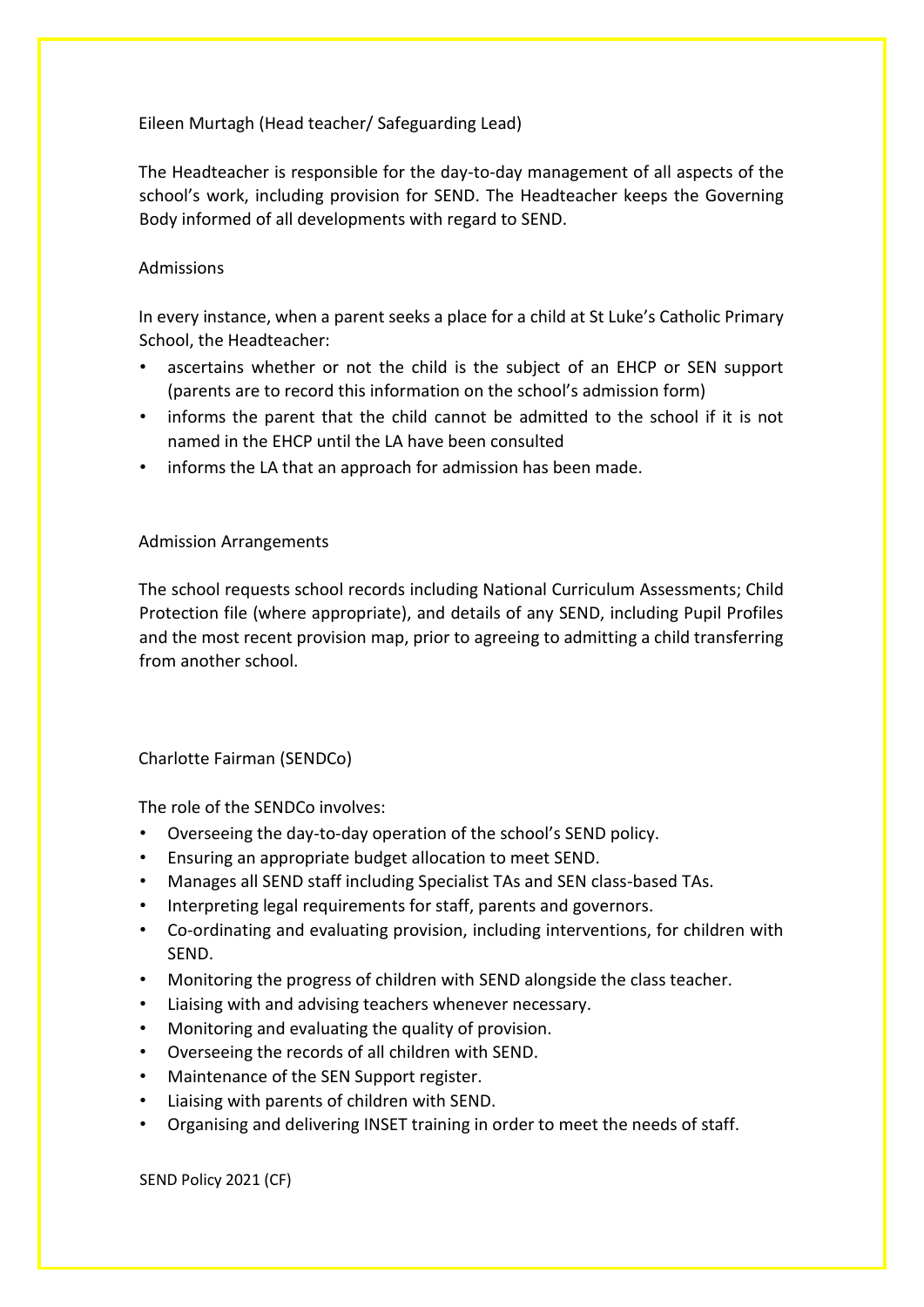- Liaising with external agencies including the LA support and educational psychology services, health and social services, and voluntary bodies.
- Ensuring that relevant background information about individual children with SEND is collected, recorded and updated.
- Overseeing the Pupil Profile, provision map and review process for both EHCP and SEND Support Children.
- Reporting to Headteacher and Curriculum Governing Body once a term on summary/update of SEND.

#### Class Teachers

They will:

- Understand that they are responsible for meeting the needs of ALL learners in their class. They must be able to identify, assess and provide for those children with SEND in their classrooms.
- Identify and assess, and provide subsequent provision for, pupils with SEND.
- Work with the SENDCo to decide the action required to assist the pupil to make progress.
- Work with the SENDCo to collect all available information on the pupil.
- Develop and review Provision Maps/Pupil Profiles for pupils with additional needs or who require SEND Support.
- Plan for and work with SEND pupils on a daily basis to deliver the individual programme set out in the Provision Map/Pupil Profile.
- Develop effective relationships with SEND pupils, parents and support assistants.
- Take responsibility for ensuring parents of children with SEND are communicated to and involved effectively.
- Encourage pupils to participate in decision-making.
- Be involved in the development and review of the school's SEND policy.
- Continuously assess pupil progress and identify the next steps to learning.
- The teacher informs parents of the fact that SEND provision has been made for their child.
- To keep parents informed of pupil progress (termly meetings to discuss Pupil Profiles.)
- Work with the SENDCo to identify their own training needs around SEND.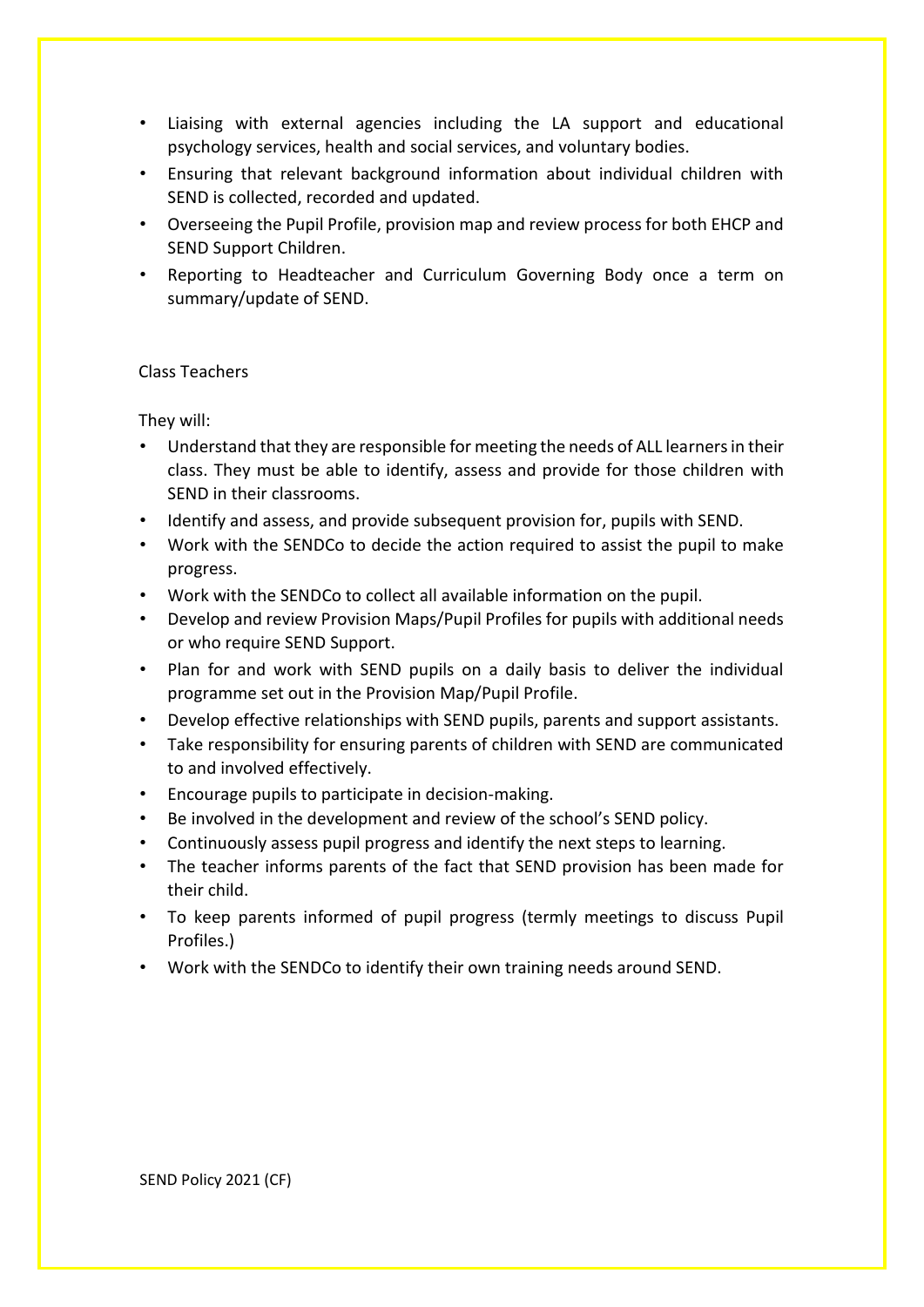#### Pupil Premium

Headteacher: Eileen Murtagh Deputy Headteacher: Marie Grealis SENCo: Charlotte Fairman Governor: John Harvey

- To have an overview of all pupils in receipt of Pupil Premium
- Track and monitor the progress of all these students and place annual summary of past and current effectiveness of Pupil Premium on the school's website each September.
- Ensure appropriate interventions, programmes, opportunities are provided to all relevant children to ensure they make expected or above expected progress in terms of academic attainment and social and emotional development.
- Assist with the recording, monitoring and evaluation of pupils' progress and the setting of revise outcomes and interventions.
- Assist with the identification and effective provision of appropriate resources.
- Attend liaison, team and service meetings and undertake appropriate INSET training.
- Work alongside the SENDCo and teaching staff in the preparation of Provision Maps/Pupil Profiles

Medical Needs Children

Headteacher: Eileen Murtagh Deputy Headteacher: Marie Grealis SENDCo: Charlotte Fairman

To ensure all staff are aware of Medical Needs Policy and follow correct procedures.

- Keep an updated list in school of any children with any relevant medical needs.
- Procedures regarding medical needs and trips to be covered in Medical Needs Policy.

Liaison between Class Teachers and TAs

Teachers are responsible for planning learning objectives and sharing with TAs. Teachers need to deploy Teaching Assistants in the most effective way to meet the needs of the children in their classes. Teachers, with the help of TAs, are responsible for recording assessment data (The Engagement Model or National Curriculum levels/ Age Related Expectations) and sharing with the school and the SENDCo as appropriate.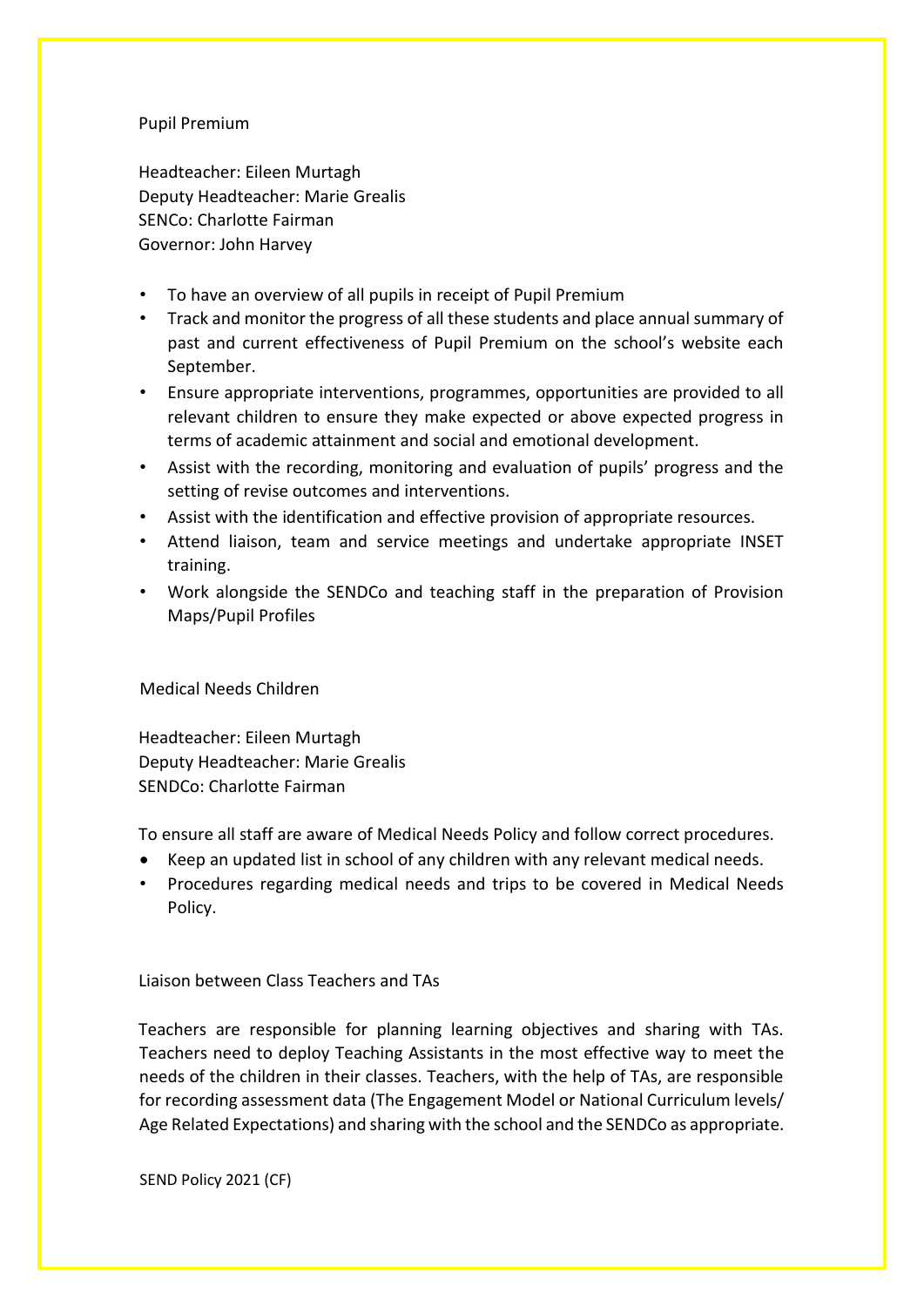## Pupil Participation

The school actively encourages the involvement of children in their education. With reference to all children requiring SEND Support, we:

- Involve the child in decision making regarding the methods by which their individual needs will be met.
- Invite the child to attend all or part of review meetings.
- Discuss the purpose of assessment arrangements and the implications of the Pupil Profiles with the child.
- Encourage the child to comment on his or her SEND provision through an appropriate medium.
- Involve the child in the implementation of the Provision Map/Pupil Profile.
- Aim to further develop the child's self-confidence, self-esteem and independence as a learner to the extent the child is able.

## Parent/Carer Participation

The school actively encourages and recognises the rights of parents/carers in terms of their involvement in the provision for their child's special educational needs. We:

- Involve the parent/carer in decision making regarding the methods by which their child's individual needs will be met.
- Invite the parent/carer to attend all review meetings and communicate regularly with the class teacher, support assistant, SENDCo or Headteacher to alert any concerns about their child's learning or provision.
- Discuss the purpose of assessment arrangements and the implications of the Pupil Profile with the parent/carer providing them with a copy of the Provision Map.
- Encourage the parent/carer to be actively involved in working with their child to achieve the targets set in their Provision Map.
- Encourage the parent/carer to comment verbally and in writing on their child's SEND provision.
- Ensure the parent/carer is aware of their rights to appeal regarding aspects of their child's SEND provision.
- Aim to further develop the parent/carers' confidence in the provision made for their child's special educational needs.
- Provide details of the Parent Partnership Service who provide free advice and guidance and training to parents of children with SEND.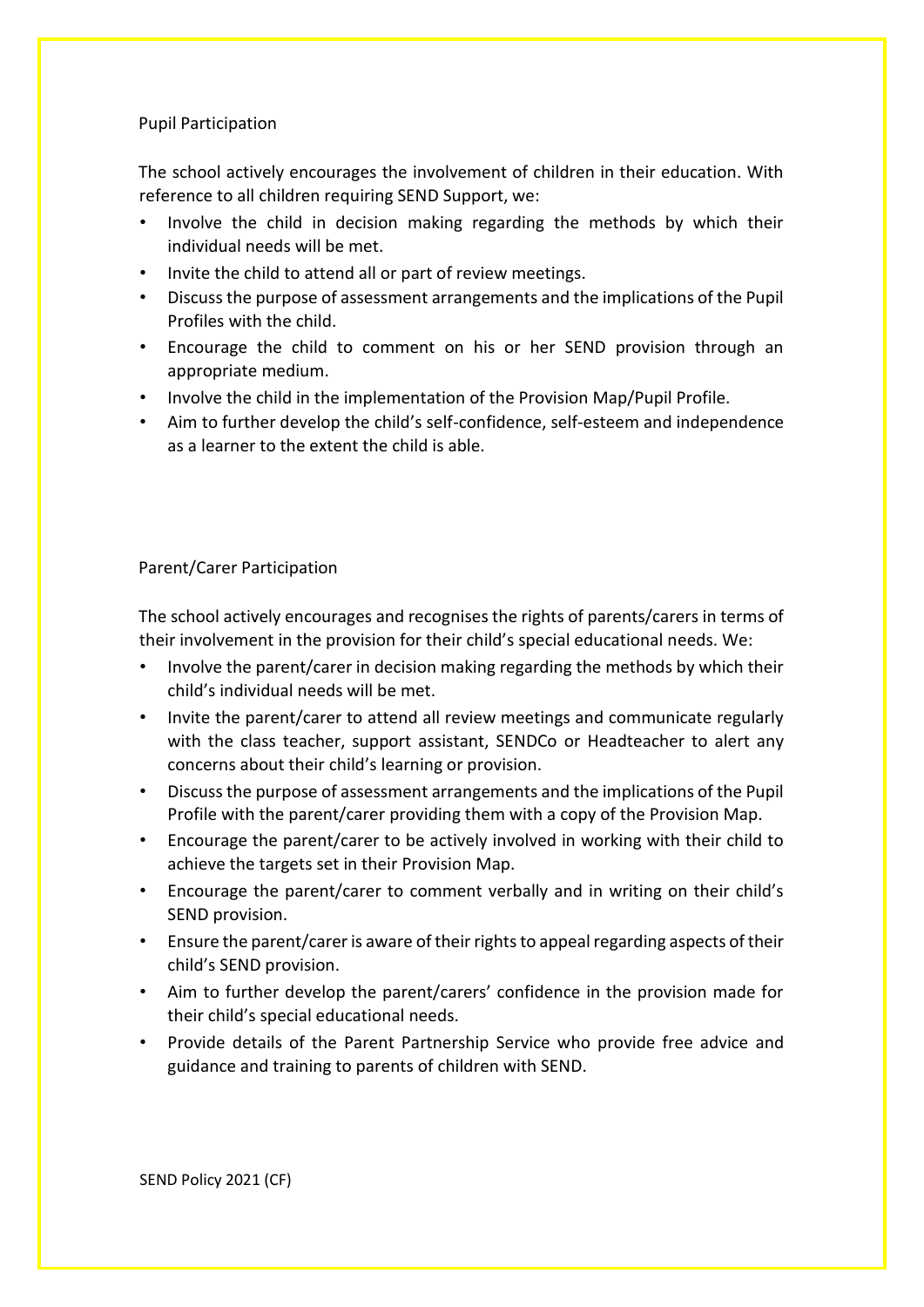## SECTION 11: STORING AND MANAGING INFORMATION

- SEND Related Documents are stored on the school's R Drive and on the SENDCo's memory stick.
- SEND information regarding pupils is stored in the SENDCo's room.
- Please see the schools Policy on Information Management and Confidentiality policy.

## SECTION 12: REVIEWING THE POLICY

This document is subject to annual review as part of the cycle of whole school selfevaluation. All staff are involved in the review, development and evaluation of the SEND policy and guidelines including the school's procedures for identifying, assessing and providing for children with special educational needs. Its effectiveness is considered in light of the following performance indicators:

- Levels of differentiation by task and by outcome reflected in weekly planning and evidenced in lesson observations.
- Measurable progress made by individual children.
- Monitoring reports on classroom observations prepared by Headteacher, Deputy Headteacher and SENDCo.
- Termly evaluations of the quality of Pupil Profiles.
- Collation of children's and parent's/carer's comments following review meetings.

#### SECTION 13: ACCESSIBILITY

- The school is aware that the Disability Discrimination Act (DDA), as amended by the SEND and Disability Act 2001, placed a duty on all schools and LAs to plan to increase over time the accessibility of schools for disabled pupils and to implement their plans.
- Please refer to the Schools Accessibility Plan 2014 which we recognise is a statutory duty (see website).